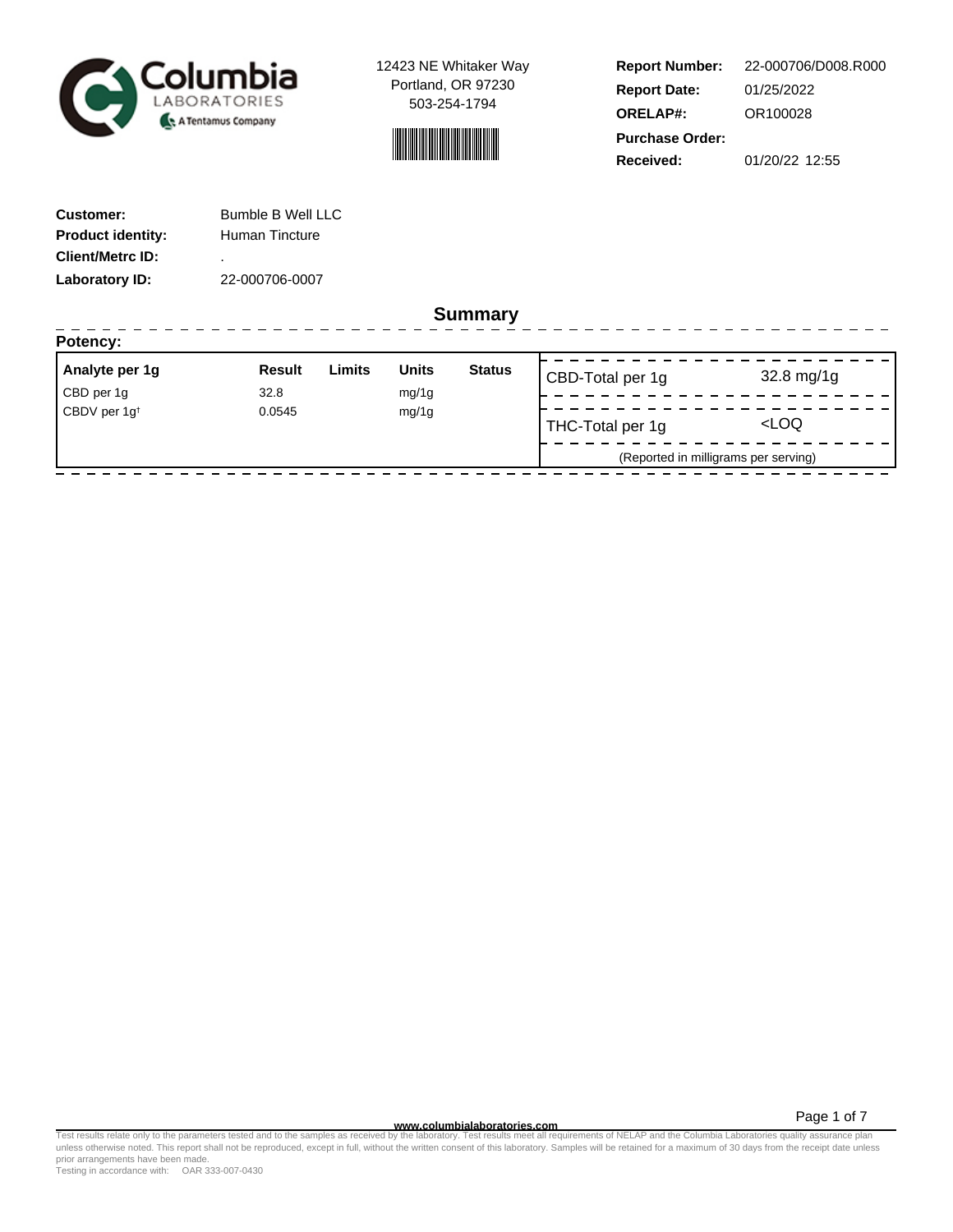



| <b>Report Number:</b>  | 22-000706/D008.R000 |  |  |  |
|------------------------|---------------------|--|--|--|
| <b>Report Date:</b>    | 01/25/2022          |  |  |  |
| <b>ORELAP#:</b>        | OR100028            |  |  |  |
| <b>Purchase Order:</b> |                     |  |  |  |
| Received:              | 01/20/22 12:55      |  |  |  |

| <b>Customer:</b>            | <b>Bumble B Well LLC</b> |
|-----------------------------|--------------------------|
| <b>Product identity:</b>    | Human Tincture           |
| <b>Client/Metrc ID:</b>     |                          |
| <b>Sample Date:</b>         |                          |
| Laboratory ID:              | 22-000706-0007           |
| <b>Evidence of Cooling:</b> | Nο                       |
| Temp:                       | 19.6 °C                  |
| <b>Relinquished by:</b>     | Client                   |
| Serving Size #1:            | 1 g                      |
|                             |                          |

# **Sample Results**

| Potency per 1g                      |               |        | Method J AOAC 2015 V98-6 (mod) Units mg/se Batch: 2200665 |            | Analyze: 1/21/22 11:15:00 PM |
|-------------------------------------|---------------|--------|-----------------------------------------------------------|------------|------------------------------|
| Analyte                             | <b>Result</b> | Limits | <b>Units</b>                                              | <b>LOQ</b> | <b>Notes</b>                 |
| CBC per 1g <sup>t</sup>             | $<$ LOQ       |        | mg/1g                                                     | 0.0323     |                              |
| CBC-A per 1g <sup>t</sup>           | $<$ LOQ       |        | mg/1g                                                     | 0.0323     |                              |
| CBC-Total per 1g <sup>t</sup>       | $<$ LOQ       |        | mg/1g                                                     | 0.0607     |                              |
| CBD per 1g                          | 32.8          |        | mg/1g                                                     | 0.323      |                              |
| CBD-A per 1g                        | $<$ LOQ       |        | mg/1g                                                     | 0.0323     |                              |
| CBD-Total per 1g                    | 32.8          |        | mg/1g                                                     | 0.351      |                              |
| CBDV per 1g <sup>t</sup>            | 0.0545        |        | mg/1g                                                     | 0.0323     |                              |
| CBDV-A per 1g <sup>t</sup>          | $<$ LOQ       |        | mg/1g                                                     | 0.0323     |                              |
| CBDV-Total per 1g <sup>+</sup>      | $<$ LOQ       |        | mg/1g                                                     | 0.0603     |                              |
| CBE per 1g <sup>t</sup>             | $<$ LOQ       |        | mg/1g                                                     | 0.0323     |                              |
| CBG per 1g <sup>t</sup>             | $<$ LOQ       |        | mg/1g                                                     | 0.0323     |                              |
| CBG-A per 1g <sup>t</sup>           | $<$ LOQ       |        | mg/1g                                                     | 0.0323     |                              |
| CBG-Total per 1g <sup>t</sup>       | $<$ LOQ       |        | mg/1g                                                     | 0.0603     |                              |
| CBL per 1g <sup>t</sup>             | $<$ LOQ       |        | mg/1g                                                     | 0.0323     |                              |
| CBL-A per 1g <sup>t</sup>           | $<$ LOQ       |        | mg/1g                                                     | 0.0323     |                              |
| CBL-Total per 1g <sup>t</sup>       | $<$ LOQ       |        | mg/1g                                                     | 0.0607     |                              |
| CBN per 1g                          | $<$ LOQ       |        | mg/1g                                                     | 0.0323     |                              |
| CBT per 1g <sup>t</sup>             | $<$ LOQ       |        | mg/1g                                                     | 0.0323     |                              |
| $\Delta$ 8-THCV per 1g <sup>+</sup> | $<$ LOQ       |        | mg/1g                                                     | 0.0323     |                              |
| $\Delta$ 8-THC per 1g <sup>+</sup>  | $<$ LOQ       |        | mg/1g                                                     | 0.0323     |                              |
| $\Delta$ 9-THC per 1g               | $<$ LOQ       |        | mg/1g                                                     | 0.0323     |                              |
| exo-THC per 1g <sup>t</sup>         | $<$ LOQ       |        | mg/1g                                                     | 0.0323     |                              |
| THC-A per 1g                        | $<$ LOQ       |        | mg/1g                                                     | 0.0323     |                              |
| THC-Total per 1g                    | $<$ LOQ       |        | mg/1g                                                     | 0.0607     |                              |
| THCV per 1g <sup>t</sup>            | $<$ LOQ       |        | mg/1g                                                     | 0.0323     |                              |
| THCV-A per 1g <sup>t</sup>          | $<$ LOQ       |        | mg/1g                                                     | 0.0323     |                              |
| THCV-Total per 1g <sup>t</sup>      | $<$ LOQ       |        | mg/1g                                                     | 0.0607     |                              |
| Total Cannabinoids per 1g           | 32.9          |        | mg/1g                                                     |            |                              |

**WWW.columbialaboratories.com**<br>unless otherwise noted. This report shall not be reproduced, except in full, without the written consent of this laboratory. Samples will be retained for a maximum of 30 days from the receipt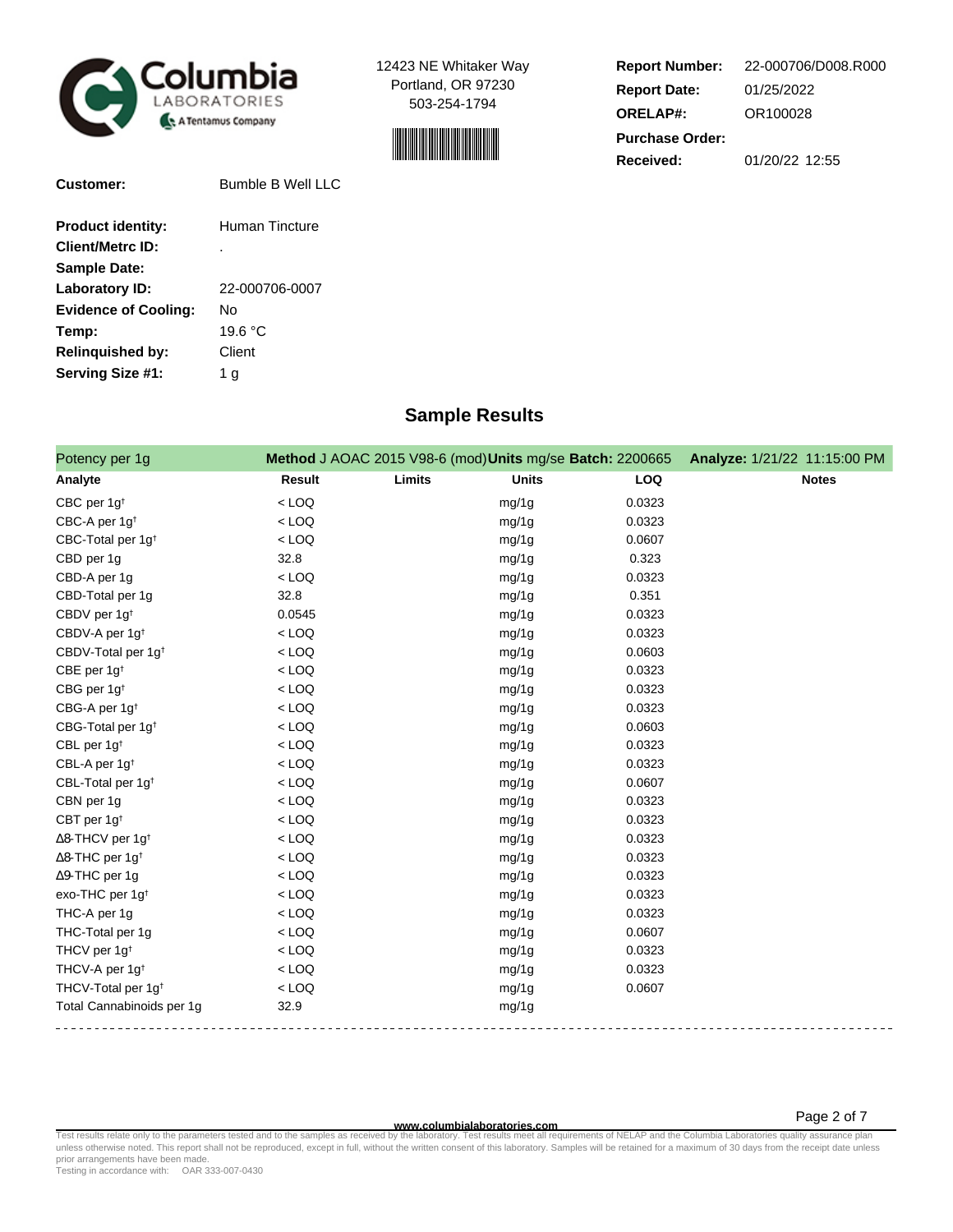



**Report Number: Report Date: ORELAP#:** 01/25/2022 OR100028 **Received:** 01/20/22 12:55 **Purchase Order:** 22-000706/D008.R000

These test results are representative of the individual sample selected and submitted by the client.

### **Abbreviations**

 **Limits:** Action Levels per OAR-333-007-0400, OAR-333-007-0210, OAR-333-007-0220, CCR title 16-division 42. BCC-section 5723

**Limit(s) of Quantitation (LOQ):** The minimum levels, concentrations, or quantities of a target variable (e.g., target analyte) that can be reported with a specified degree of confidence.

† = Analyte not NELAP accredited.

## **Units of Measure**

 $q = \text{Gram}$  mg/1g = Milligram per 1g % = Percentage of sample % wt =  $\mu$ g/g divided by 10,000

Approved Signatory

Derrick Tanner General Manager

**www.columbialaboratories.com**

Page 3 of 7

Test results relate only to the parameters tested and to the samples as received by the laboratory. Test results meet all requirements of NELAP and the Columbia Laboratories quality assurance plan<br>unless otherwise noted. T prior arrangements have been made.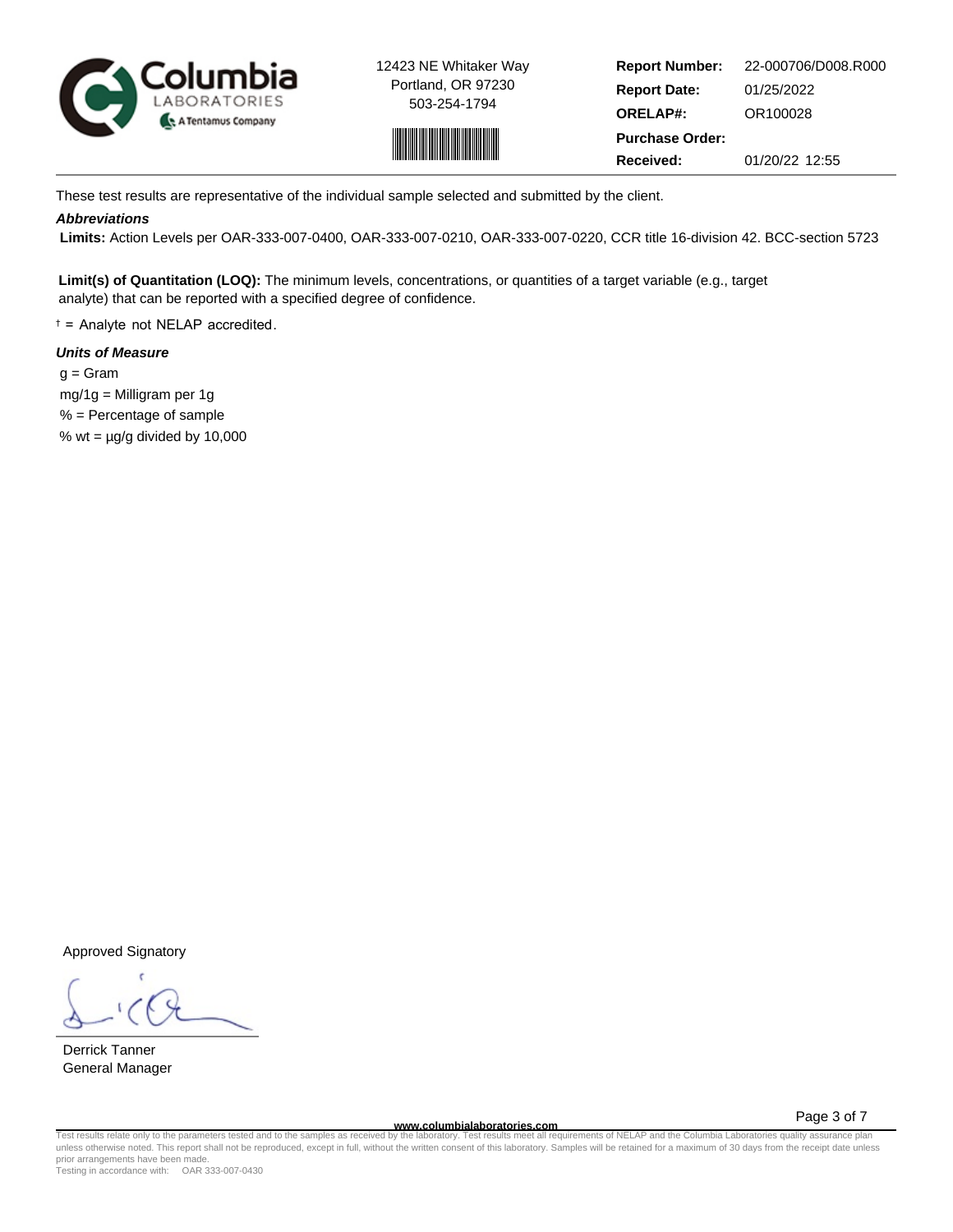



#### **Report Number: Report Date: ORELAP#:** 01/25/2022 OR100028 22-000706/D008.R000

**Purchase Order:**

**Received:** 01/20/22 12:55

| iolumbia                                  |
|-------------------------------------------|
| <b>LABORATORIES</b><br>A Tentamus Company |
|                                           |

| Hemp & Cannabis: Usable / Extract / Finished Product |  |  |  |  |  |  |  |
|------------------------------------------------------|--|--|--|--|--|--|--|
| <b>Chain of Custody Record</b>                       |  |  |  |  |  |  |  |
| ORELAP ID: OR100028 ANAB ISO 17025 ID: AT-1508       |  |  |  |  |  |  |  |

Document Control ID: 2832 Revision: 5 Effective: 01/04/2022

Company: Bumble B. Well, LLC **Analysis Requested** PO Number: Project ID: Contact: Jessica Jasik Batch ID: Address: PO Box 87562 Sampled by City: Vancouver State: WA Zip Code: 98687 **Custom Reporting:** Z Email Results: jessica@bumblebwell.com Source Material:  $\boxtimes$  - Ind. Hemp product |  $\Box$  - Rec. Cannabis ⊠ Ph: (360) - 513-7314 Reporting Type:  $\square$  - Compliance  $\parallel \square$  - R&D Billing Contact (if different) Report to: □ - METRC | □ - ODA | □ - USDA |  $\square$  - Other: Name: Jessica Jasik Email: jessica@bumblebwell.com Address: 16019 NE 14th Circle Turnaround time (TAT - Business Days):<br> $\boxtimes$  - 5BD  $\downarrow$  - 3BD\*  $\parallel$   $\Box$  - 2BD\*<br>\*Check for availability State: WA Zip: 98684 City: Vancouver Ph: (360) - 513-7314 Potency Potency Potency Potency Potency Potency Potency Potency Material Weight Sample Comments/Metrc ID Lab ID **Client Sample Identification** date Type <sup>+</sup> (Units) 01/20/22  $202$ Arnica CBD Balm Please do mg/gram  $202$  $01/20/22$ Flower CBD Balm Х 01/20/22  $X$ 30grants CBD AM Fruit Chews  $01/20/22$ 32 grams CBD PM Fruit Chews 32.6 grams **CBN Fruit Chews** 01/20/22  $X$  $01/20/22$  $102$ Pet Tincture 01/20/22  $X$  $102$ Human Tincture Paw CBD Balm 01/20/22 Toz Signature - Relinquished By: Date Time Signature - Received By: Date Time Lab Use Only: or Elient drop off □ Shipped Via:  $2022$ DS  $12:55$  $12.55$ 20/22 Evidence of cooling:  $\square$  Yes  $\square$   $\overline{\text{R}}$  O - Temp (°C):  $\sqrt{9}$ ,  $\sqrt{9}$ Sample in good condition *LYes* | □ No Payment: □ Cash | □ Check | EDCC | □ Net: 62040 R  $PAID$ Prelog storage:

 $4960$  Ds 1/20/22  $640$ 

† - Material Type Codes: Plant Material (P) ; Isolate (i) ; Concentrate/Extract (C); Tincture/Topical (T); Edible (E); Beverage (B); Vapor Product (V)

Samples submitted to Columbia Laboratories with testing requirements constitute an agreement for services in accordance with the current terms of service associated with this COC. By signing "Relinquished by" you are the 12423 NE Whitaker Way P: (503) 254-1794 | Fax: (503) 254-1452 Page of www.columbialaboratories.com Portland, OR 97230 info@columbialaboratories.com

**www.columbialaboratories.com**

Test results relate only to the parameters tested and to the samples as received by the laboratory. Test results meet all requirements of NELAP and the Columbia Laboratories quality assurance plan<br>unless otherwise noted. T prior arrangements have been made.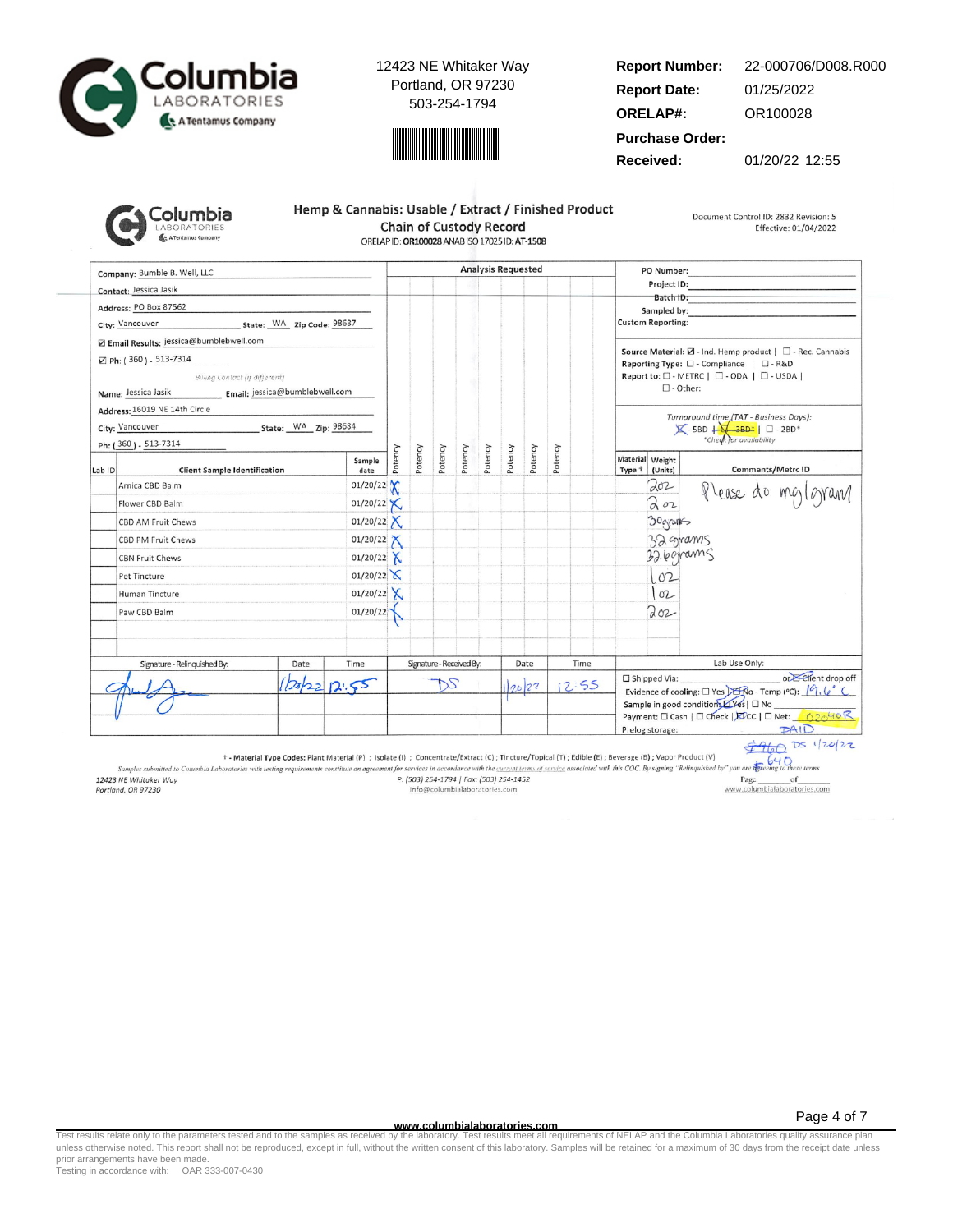



**Report Number: Report Date: ORELAP#:** 01/25/2022 OR100028 **Purchase Order:** 22-000706/D008.R000

**Received:** 01/20/22 12:55

Revision: 1 Document ID: 7148

| Legacy ID: Worksheet Validated 04/20/2021 |  |  |
|-------------------------------------------|--|--|

| Laboratory Quality Control Results |                                                |              |               |         |                               |            |              |  |  |
|------------------------------------|------------------------------------------------|--------------|---------------|---------|-------------------------------|------------|--------------|--|--|
|                                    | Batch ID: 2200633 / 2200665<br>JAOAC2015 V98-6 |              |               |         |                               |            |              |  |  |
| Laboratory Control Sample          |                                                |              |               |         |                               |            |              |  |  |
| Analyte                            | <b>Result</b>                                  | <b>Spike</b> | <b>Units</b>  | $%$ Rec | Limits                        | Evaluation | <b>Notes</b> |  |  |
| <b>CBDVA</b>                       | 0.00897                                        | 0.01         | $\frac{0}{c}$ | 89.7    | 85.0<br>115                   | Acceptable |              |  |  |
| <b>CBDV</b>                        | 0.0102                                         | 0.01         | ℀             | 102     | 115<br>85.0<br>$\blacksquare$ | Acceptable |              |  |  |
| <b>CBE</b>                         | 0.00950                                        | 0.01         | ℀             | 95.0    | 85.0<br>115<br>٠              | Acceptable |              |  |  |
| <b>CBDA</b>                        | 0.0102                                         | 0.01         | %             | 102     | 85.0<br>115<br>٠              | Acceptable |              |  |  |
| <b>CBGA</b>                        | 0.00906                                        | 0.01         | %             | 90.6    | 85.0<br>115<br>٠              | Acceptable |              |  |  |
| ŒG                                 | 0.00927                                        | 0.01         | %             | 92.7    | 85.0<br>115<br>٠              | Acceptable |              |  |  |
| <b>CBD</b>                         | 0.0102                                         | 0.01         | %             | 102     | 85.0<br>115<br>٠              | Acceptable |              |  |  |
| <b>THCV</b>                        | 0.00931                                        | 0.01         | %             | 93.1    | 85.0<br>115<br>٠              | Acceptable |              |  |  |
| d8THCV                             | 0.00924                                        | 0.01         | %             | 92.4    | 85.0<br>115                   | Acceptable |              |  |  |
| <b>THCVA</b>                       | 0.00883                                        | 0.01         | %             | 88.3    | 85.0<br>115<br>$\blacksquare$ | Acceptable |              |  |  |
| QВN                                | 0.0101                                         | 0.01         | $\frac{0}{c}$ | 101     | 85.0<br>115<br>$\blacksquare$ | Acceptable |              |  |  |
| exo-THC                            | 0.00888                                        | 0.01         | %             | 88.8    | 85.0<br>115<br>$\blacksquare$ | Acceptable |              |  |  |
| d <sub>9</sub> THC                 | 0.00966                                        | 0.01         | $\frac{0}{c}$ | 96.6    | 85.0<br>115                   | Acceptable |              |  |  |
| d8THC                              | 0.00917                                        | 0.01         | %             | 91.7    | 85.0<br>115<br>$\blacksquare$ | Acceptable |              |  |  |
| ŒL                                 | 0.00870                                        | 0.01         | $\frac{0}{c}$ | 87.0    | 85.0<br>115                   | Acceptable |              |  |  |
| ŒС                                 | 0.00945                                        | 0.01         | %             | 94.5    | 85.0<br>115<br>٠              | Acceptable |              |  |  |
| <b>THCA</b>                        | 0.00962                                        | 0.01         | $\frac{0}{c}$ | 96.2    | 85.0<br>115                   | Acceptable |              |  |  |
| <b>CBCA</b>                        | 0.00941                                        | 0.01         | ℀             | 94.1    | 85.0<br>115                   | Acceptable |              |  |  |
| <b>CBLA</b>                        | 0.00952                                        | 0.01         | $\frac{0}{c}$ | 95.2    | 85.0<br>115                   | Acceptable |              |  |  |
| <b>CBT</b>                         | 0.0111                                         | 0.01         | $\frac{0}{c}$ | 111     | 115<br>85.0                   | Acceptable |              |  |  |

### Method Blank

| Analyte      | Result | LOQ   | <b>Units</b>             | Limits  | Evaluation | <b>Notes</b> |
|--------------|--------|-------|--------------------------|---------|------------|--------------|
| <b>CBDVA</b> | ĝ      | 0.003 | %                        | < 0.003 | Acceptable |              |
| <b>GBDV</b>  | ⊲rco   | 0.003 | %                        | < 0.003 | Acceptable |              |
| <b>GBE</b>   | ĝ      | 0.003 | %                        | < 0.003 | Acceptable |              |
| <b>CBDA</b>  | ĝ      | 0.003 | %                        | < 0.003 | Acceptable |              |
| <b>CBGA</b>  | ĝ      | 0.003 | %                        | < 0.003 | Acceptable |              |
| œС           | ĝ      | 0.003 | %                        | < 0.003 | Acceptable |              |
| œО           | ⊲rœ    | 0.003 | $\overline{\mathscr{C}}$ | < 0.003 | Acceptable |              |
| THCV         | ĝ      | 0.003 | %                        | < 0.003 | Acceptable |              |
| d8THCV       | ĝ      | 0.003 | %                        | < 0.003 | Acceptable |              |
| <b>THCVA</b> | ĝ      | 0.003 | %                        | < 0.003 | Acceptable |              |
| œм           | ĝ      | 0.003 | %                        | < 0.003 | Acceptable |              |
| exo-THC      | ⊲rœ    | 0.003 | %                        | < 0.003 | Acceptable |              |
| d9THC        | ĝ      | 0.003 | %                        | < 0.003 | Acceptable |              |
| d8THC        | ĝ      | 0.003 | %                        | < 0.003 | Acceptable |              |
| Œ            | ĝ      | 0.003 | %                        | < 0.003 | Acceptable |              |
| œС           | ĝ      | 0.003 | %                        | < 0.003 | Acceptable |              |
| <b>THCA</b>  | ĝ      | 0.003 | %                        | < 0.003 | Acceptable |              |
| <b>CBCA</b>  | ĝ      | 0.003 | %                        | < 0.003 | Acceptable |              |
| <b>CBLA</b>  | ĝ      | 0.003 | $\overline{\gamma_{c}}$  | < 0.003 | Acceptable |              |
| <b>CBT</b>   | ĝ      | 0.003 | %                        | < 0.003 | Acceptable |              |

Abbreviations

ND- NoneDetected at or above MRL

RPD- Relative Percent Difference

LOQ- Limit of Quantitation

Units of Measure:

%- Percent

www.columbialaboratories.com<br>Test results relate only to the parameters tested and to the samples as received by the laboratories metall requirements of NELAP and the Columbia Laboratories quality assurance plan<br>unless oth prior arrangements have been made.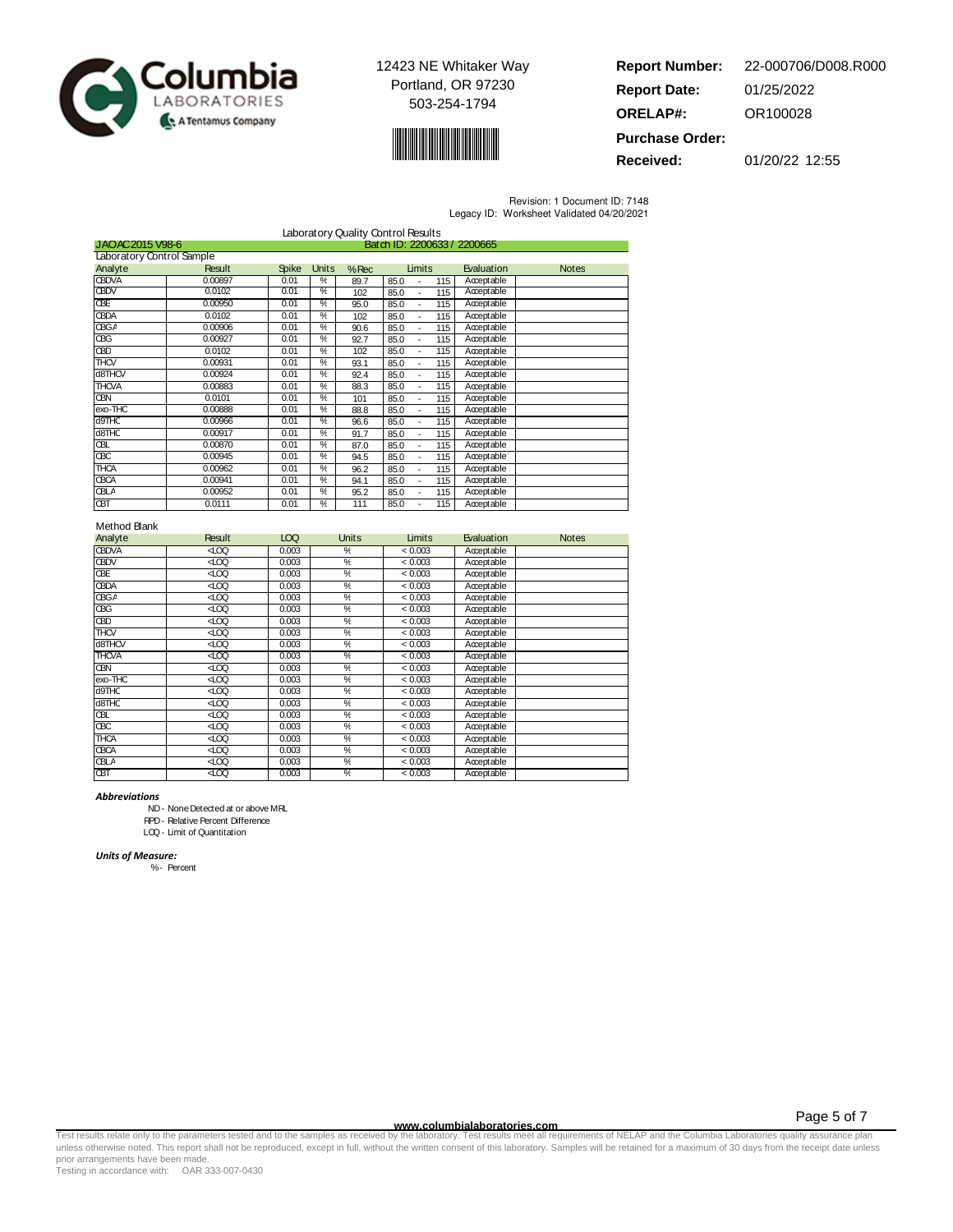



| <b>Report Number:</b>  | 22-000706/D008.R000 |
|------------------------|---------------------|
| <b>Report Date:</b>    | 01/25/2022          |
| <b>ORELAP#:</b>        | OR100028            |
| <b>Purchase Order:</b> |                     |

**Received:** 01/20/22 12:55

Revision: 1 Document ID: 7148 Legacy ID: Worksheet Validated 04/20/2021

| Laboratory Quality Control Results |                                                |                    |       |               |            |        |            |              |
|------------------------------------|------------------------------------------------|--------------------|-------|---------------|------------|--------|------------|--------------|
|                                    | Batch ID: 2200633 / 2200665<br>JAOAC2015 V98-6 |                    |       |               |            |        |            |              |
| Sample Duplicate                   | Sample ID: 22-000706-0001                      |                    |       |               |            |        |            |              |
| Analyte                            | <b>Result</b>                                  | <b>Org. Result</b> | LOQ   | Units         | <b>RPD</b> | Limits | Evaluation | <b>Notes</b> |
| <b>CBDVA</b>                       | ĝ                                              | ĝ                  | 0.003 | $\frac{0}{c}$ | NA         | ~120   | Acceptable |              |
| <b>GBDV</b>                        | ĝ                                              | ĝ                  | 0.003 | %             | <b>NA</b>  | ~< 20  | Acceptable |              |
| ŒE                                 | ⊲.co                                           | 400                | 0.003 | ℀             | ΝA         | < 20   | Acceptable |              |
| <b>CBDA</b>                        | ĝ                                              | ĝ                  | 0.003 | %             | NA.        | < 20   | Acceptable |              |
| <b>CBGA</b>                        | ĝ                                              | ĝ                  | 0.003 | $\frac{0}{c}$ | NA.        | < 20   | Acceptable |              |
| œС                                 | ĝ                                              | ĝ                  | 0.003 | %             | NA.        | < 20   | Acceptable |              |
| ŒD                                 | 1.60                                           | 1.42               | 0.003 | %             | 11.6       | ~120   | Acceptable |              |
| THCV                               | ĝ                                              | ĝ                  | 0.003 | %             | NA.        | ~120   | Acceptable |              |
| d8THCV                             | ĝ                                              | ĝ                  | 0.003 | %             | NA.        | < 20   | Acceptable |              |
| <b>THCVA</b>                       | ĝ                                              | ĝ                  | 0.003 | $\frac{0}{c}$ | NA         | < 20   | Acceptable |              |
| œм                                 | ĝ                                              | ĝ                  | 0.003 | %             | <b>NA</b>  | < 20   | Acceptable |              |
| exo-THC                            | ĝ                                              | ĝ                  | 0.003 | %             | NA         | < 20   | Acceptable |              |
| d9THC                              | ĝ                                              | ĝ                  | 0.003 | %             | <b>NA</b>  | < 20   | Acceptable |              |
| d <sub>8</sub> THC                 | ĝ                                              | ĝ                  | 0.003 | $\frac{0}{c}$ | <b>NA</b>  | < 20   | Acceptable |              |
| Œ                                  | ĝ                                              | ĝ                  | 0.003 | %             | <b>NA</b>  | < 20   | Acceptable |              |
| ŒС                                 | ĝ                                              | ĝ                  | 0.003 | %             | NA         | < 20   | Acceptable |              |
| <b>THCA</b>                        | ĝ                                              | ĝ                  | 0.003 | %             | NA.        | ~< 20  | Acceptable |              |
| <b>CBCA</b>                        | ⊲roo                                           | 400                | 0.003 | ℀             | NA         | < 20   | Acceptable |              |
| <b>CBLA</b>                        | ĝ                                              | ĝ                  | 0.003 | %             | NA.        | < 20   | Acceptable |              |
| ŒП                                 | ĝ                                              | ĝ                  | 0.003 | $\frac{0}{c}$ | <b>NA</b>  | < 20   | Acceptable |              |

### Abbreviations

ND- NoneDetected at or above MRL

RPD- Relative Percent Difference

LOQ- Limit of Quantitation

- R- Relative percent difference (RPD) outside control limit.
- Q6 Quality control outside QClimits. Data acceptable based on remaining QC. Units of Measure:

%- Percent

www.columbialaboratories.com<br>Test results relate only to the parameters tested and to the samples as received by the laboratories metall requirements of NELAP and the Columbia Laboratories quality assurance plan<br>unless oth prior arrangements have been made.